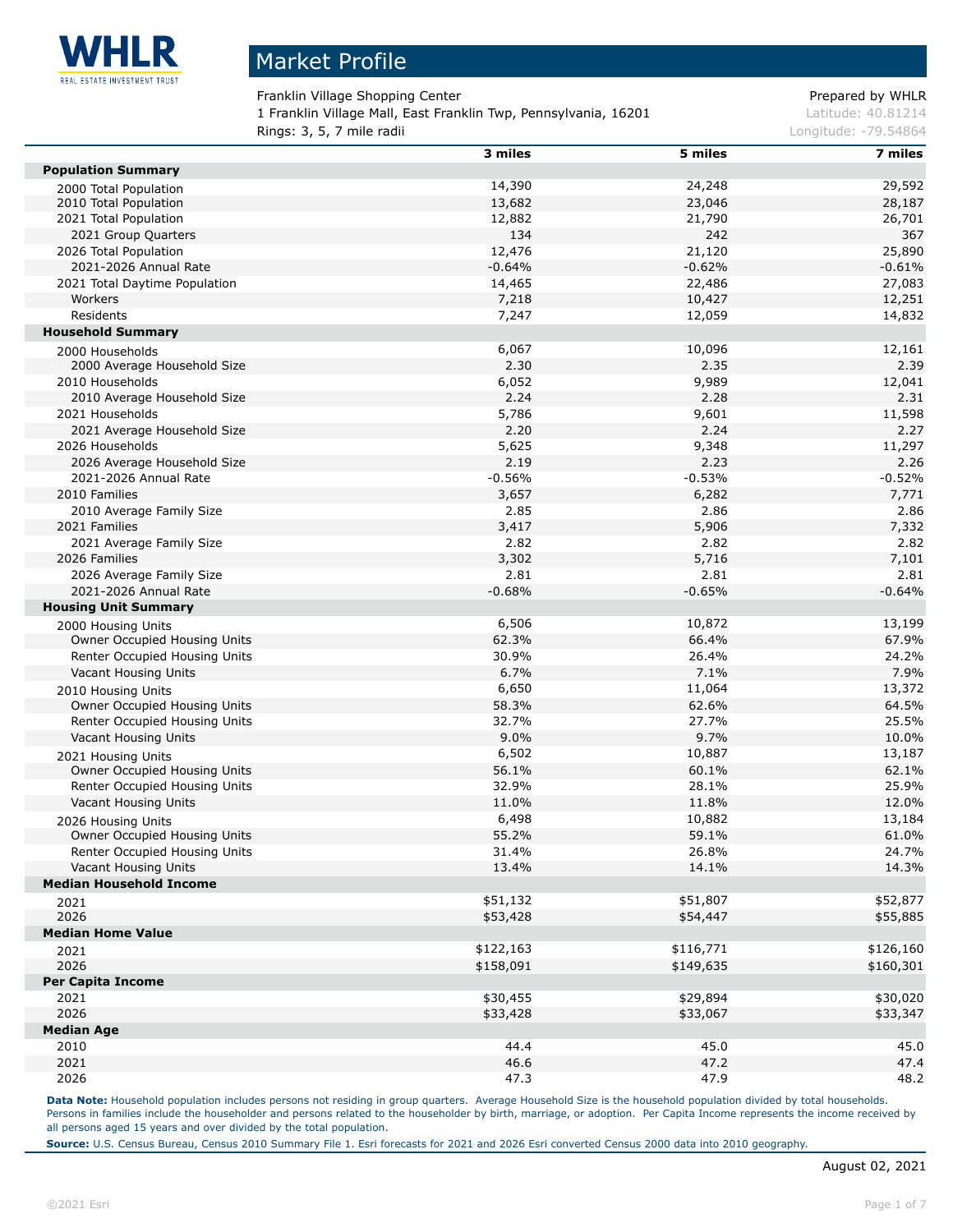

Franklin Village Shopping Center **Prepared by WHLR** 

1 Franklin Village Mall, East Franklin Twp, Pennsylvania, 16201 Latitude: 40.81214

**Rings: 3, 5, 7 mile radii Longitude: -79.54864 Longitude: -79.54864** 

|                                            | 3 miles   | 5 miles   | 7 miles   |
|--------------------------------------------|-----------|-----------|-----------|
| 2021 Households by Income                  |           |           |           |
| Household Income Base                      | 5,786     | 9,601     | 11,598    |
| $<$ \$15,000                               | 11.4%     | 10.6%     | 9.9%      |
| $$15,000 - $24,999$                        | 14.5%     | 13.7%     | 13.1%     |
| \$25,000 - \$34,999                        | 8.2%      | 8.5%      | 8.5%      |
| \$35,000 - \$49,999                        | 14.6%     | 15.0%     | 15.0%     |
| \$50,000 - \$74,999                        | 19.9%     | 20.6%     | 20.5%     |
| \$75,000 - \$99,999                        | 12.1%     | 12.6%     | 13.3%     |
| \$100,000 - \$149,999                      | 11.8%     | 11.7%     | 11.9%     |
| \$150,000 - \$199,999                      | 4.4%      | 4.5%      | 4.7%      |
| $$200,000+$                                | 3.1%      | 2.9%      | 3.0%      |
| Average Household Income                   | \$67,553  | \$67,461  | \$69,052  |
| 2026 Households by Income                  |           |           |           |
| Household Income Base                      | 5,625     | 9,348     | 11,297    |
| $<$ \$15,000                               | 10.4%     | 9.6%      | 9.0%      |
| $$15,000 - $24,999$                        | 13.5%     | 12.7%     | 12.0%     |
| \$25,000 - \$34,999                        | 7.8%      | 8.4%      | 8.3%      |
| \$35,000 - \$49,999                        | 14.4%     | 14.3%     | 14.3%     |
| \$50,000 - \$74,999                        | 19.9%     | 20.1%     | 20.0%     |
| \$75,000 - \$99,999                        | 12.6%     | 13.2%     | 13.9%     |
| $$100,000 - $149,999$                      | 12.7%     | 13.0%     | 13.2%     |
| $$150,000 - $199,999$                      | 5.3%      | 5.5%      | 5.7%      |
| $$200,000+$                                | 3.5%      | 3.3%      | 3.5%      |
| Average Household Income                   | \$73,894  | \$74,302  | \$76,381  |
|                                            |           |           |           |
| 2021 Owner Occupied Housing Units by Value |           |           |           |
| Total                                      | 3,648     | 6,545     | 8,187     |
| $<$ \$50,000                               | 14.8%     | 14.5%     | 13.4%     |
| \$50,000 - \$99,999                        | 29.5%     | 30.6%     | 28.6%     |
| $$100,000 - $149,999$                      | 12.8%     | 14.6%     | 15.3%     |
| \$150,000 - \$199,999                      | 15.2%     | 14.0%     | 14.2%     |
| \$200,000 - \$249,999                      | 9.3%      | 10.1%     | 10.4%     |
| \$250,000 - \$299,999                      | 6.2%      | 5.7%      | 6.9%      |
| \$300,000 - \$399,999                      | 7.6%      | 6.4%      | 6.4%      |
| \$400,000 - \$499,999                      | 3.6%      | 2.8%      | 2.9%      |
| \$500,000 - \$749,999                      | 0.6%      | 1.0%      | 1.3%      |
| \$750,000 - \$999,999                      | 0.2%      | 0.2%      | 0.4%      |
| $$1,000,000 - $1,499,999$                  | 0.0%      | 0.0%      | 0.1%      |
| \$1,500,000 - \$1,999,999                  | 0.0%      | $0.0\%$   | 0.1%      |
| $$2,000,000 +$                             | 0.0%      | 0.1%      | 0.1%      |
| Average Home Value                         | \$155,654 | \$153,037 | \$162,897 |
| 2026 Owner Occupied Housing Units by Value |           |           |           |
| Total                                      | 3,584     | 6,428     | 8,039     |
| $<$ \$50,000                               | 11.5%     | 11.4%     | 10.4%     |
| \$50,000 - \$99,999                        | 24.8%     | 25.9%     | 23.6%     |
| $$100,000 - $149,999$                      | 11.2%     | 12.8%     | 13.1%     |
| \$150,000 - \$199,999                      | 15.3%     | 14.3%     | 14.3%     |
| \$200,000 - \$249,999                      | 11.0%     | 12.4%     | 12.7%     |
| \$250,000 - \$299,999                      | 7.6%      | 7.1%      | 8.7%      |
| \$300,000 - \$399,999                      | 11.0%     | 9.3%      | 9.4%      |
| \$400,000 - \$499,999                      | 6.2%      | 4.6%      | 4.9%      |
| \$500,000 - \$749,999                      | 0.9%      | 1.5%      | 2.0%      |
| \$750,000 - \$999,999                      | 0.4%      | 0.4%      | 0.6%      |
| $$1,000,000 - $1,499,999$                  | 0.0%      | 0.1%      | 0.1%      |
| \$1,500,000 - \$1,999,999                  | 0.0%      | 0.0%      | 0.1%      |
| $$2,000,000 +$                             | 0.0%      | 0.1%      | 0.2%      |
| Average Home Value                         | \$183,650 | \$180,379 | \$193,643 |

Data Note: Income represents the preceding year, expressed in current dollars. Household income includes wage and salary earnings, interest dividends, net rents, pensions, SSI and welfare payments, child support, and alimony.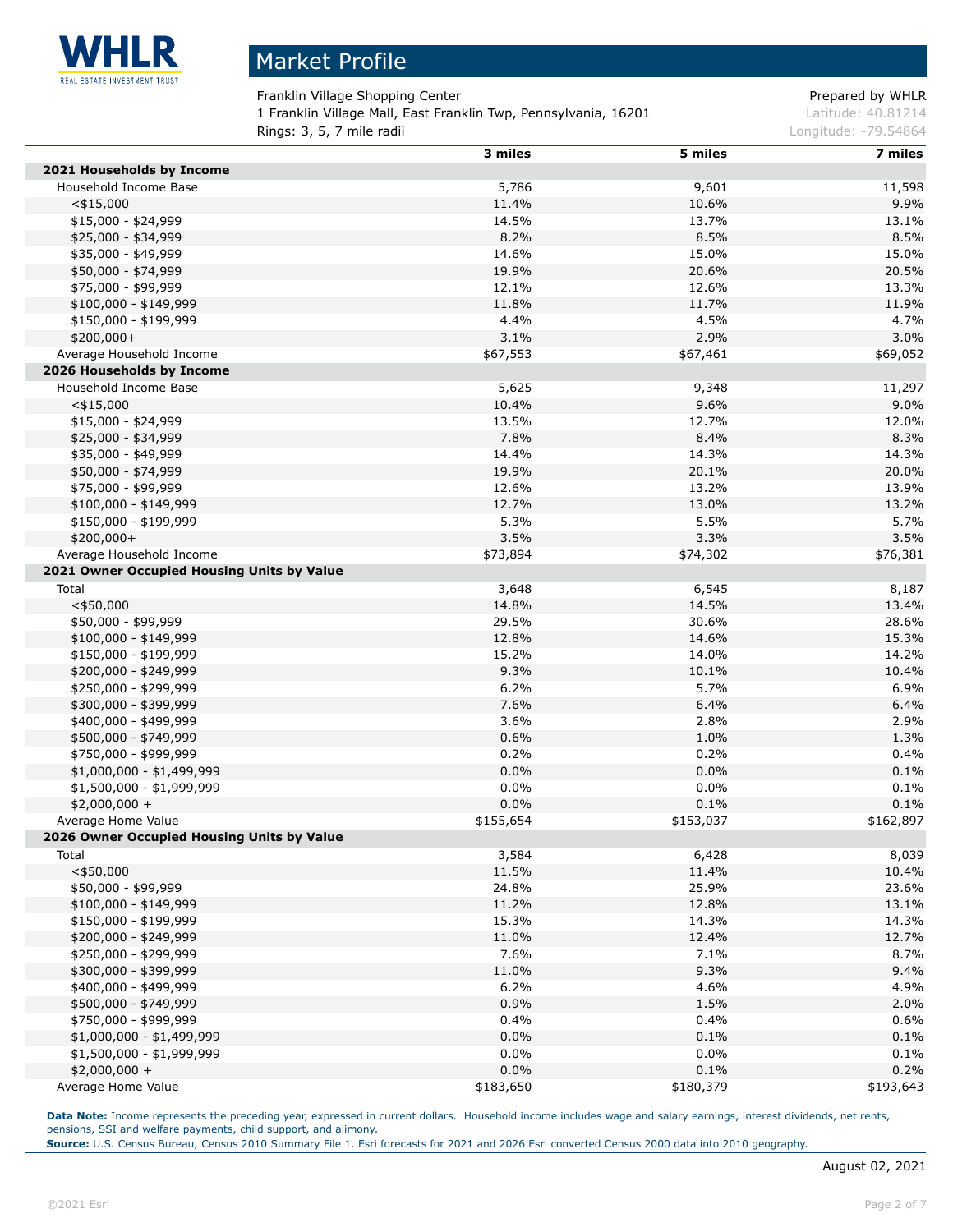

 $\overline{a}$ 

# Market Profile

Franklin Village Shopping Center **Prepared by WHLR** 

1 Franklin Village Mall, East Franklin Twp, Pennsylvania, 16201 Latitude: 40.81214 **Rings: 3, 5, 7 mile radii Longitude: -79.54864 Longitude: -79.54864** 

|                        | 3 miles | 5 miles | 7 miles |
|------------------------|---------|---------|---------|
| 2010 Population by Age |         |         |         |
| Total                  | 13,679  | 23,046  | 28,188  |
| $0 - 4$                | 5.5%    | 5.3%    | 5.2%    |
| $5 - 9$                | 5.3%    | 5.1%    | 5.1%    |
| $10 - 14$              | 5.4%    | 5.5%    | 5.6%    |
| $15 - 24$              | 11.0%   | 10.9%   | 10.9%   |
| $25 - 34$              | 11.4%   | 11.1%   | 10.8%   |
| $35 - 44$              | 12.1%   | 12.1%   | 12.2%   |
| $45 - 54$              | 16.1%   | 16.5%   | 16.7%   |
| $55 - 64$              | 13.9%   | 14.1%   | 14.2%   |
| $65 - 74$              | 8.9%    | 9.0%    | 9.2%    |
| $75 - 84$              | 7.0%    | 7.0%    | 6.7%    |
| $85 +$                 | 3.5%    | 3.4%    | 3.3%    |
| $18 +$                 | 80.1%   | 80.3%   | 80.2%   |
| 2021 Population by Age |         |         |         |
| Total                  | 12,882  | 21,788  | 26,700  |
| $0 - 4$                | 4.8%    | 4.7%    | 4.6%    |
| $5 - 9$                | 5.0%    | 4.9%    | 4.9%    |
| $10 - 14$              | 5.2%    | 5.2%    | 5.2%    |
| $15 - 24$              | 9.4%    | 9.3%    | 9.3%    |
| $25 - 34$              | 11.7%   | 11.6%   | 11.4%   |
| $35 - 44$              | 12.0%   | 11.9%   | 11.8%   |
| $45 - 54$              | 12.0%   | 12.2%   | 12.4%   |
| $55 - 64$              | 15.9%   | 16.2%   | 16.5%   |
| $65 - 74$              | 13.1%   | 13.3%   | 13.3%   |
| 75 - 84                | 7.2%    | 7.2%    | 7.2%    |
| $85 +$                 | 3.7%    | 3.6%    | 3.5%    |
| $18 +$                 | 81.9%   | 82.4%   | 82.4%   |
| 2026 Population by Age |         |         |         |
| Total                  | 12,474  | 21,119  | 25,891  |
| $0 - 4$                | 4.8%    | 4.6%    | 4.5%    |
| $5 - 9$                | 5.0%    | 4.8%    | 4.8%    |
| $10 - 14$              | 5.3%    | 5.3%    | 5.3%    |
| $15 - 24$              | 9.4%    | 9.3%    | 9.2%    |
| $25 - 34$              | 10.4%   | 10.2%   | 10.1%   |
| $35 - 44$              | 12.4%   | 12.3%   | 12.2%   |
| $45 - 54$              | 11.7%   | 11.9%   | 12.1%   |
| $55 - 64$              | 13.7%   | 14.1%   | 14.3%   |
| $65 - 74$              | 14.8%   | 14.9%   | 15.0%   |
| 75 - 84                | 8.9%    | 9.0%    | 9.0%    |
| $85 +$                 | 3.6%    | 3.6%    | 3.5%    |
| $18 +$                 | 81.7%   | 82.1%   | 82.1%   |
| 2010 Population by Sex |         |         |         |
| Males                  | 6,511   | 11,145  | 13,746  |
| Females                | 7,171   | 11,901  | 14,441  |
| 2021 Population by Sex |         |         |         |
| Males                  | 6,158   | 10,566  | 13,056  |
| Females                | 6,724   |         |         |
|                        |         | 11,224  | 13,645  |
| 2026 Population by Sex | 5,973   |         |         |
| Males                  |         | 10,245  | 12,666  |
| Females                | 6,503   | 10,875  | 13,224  |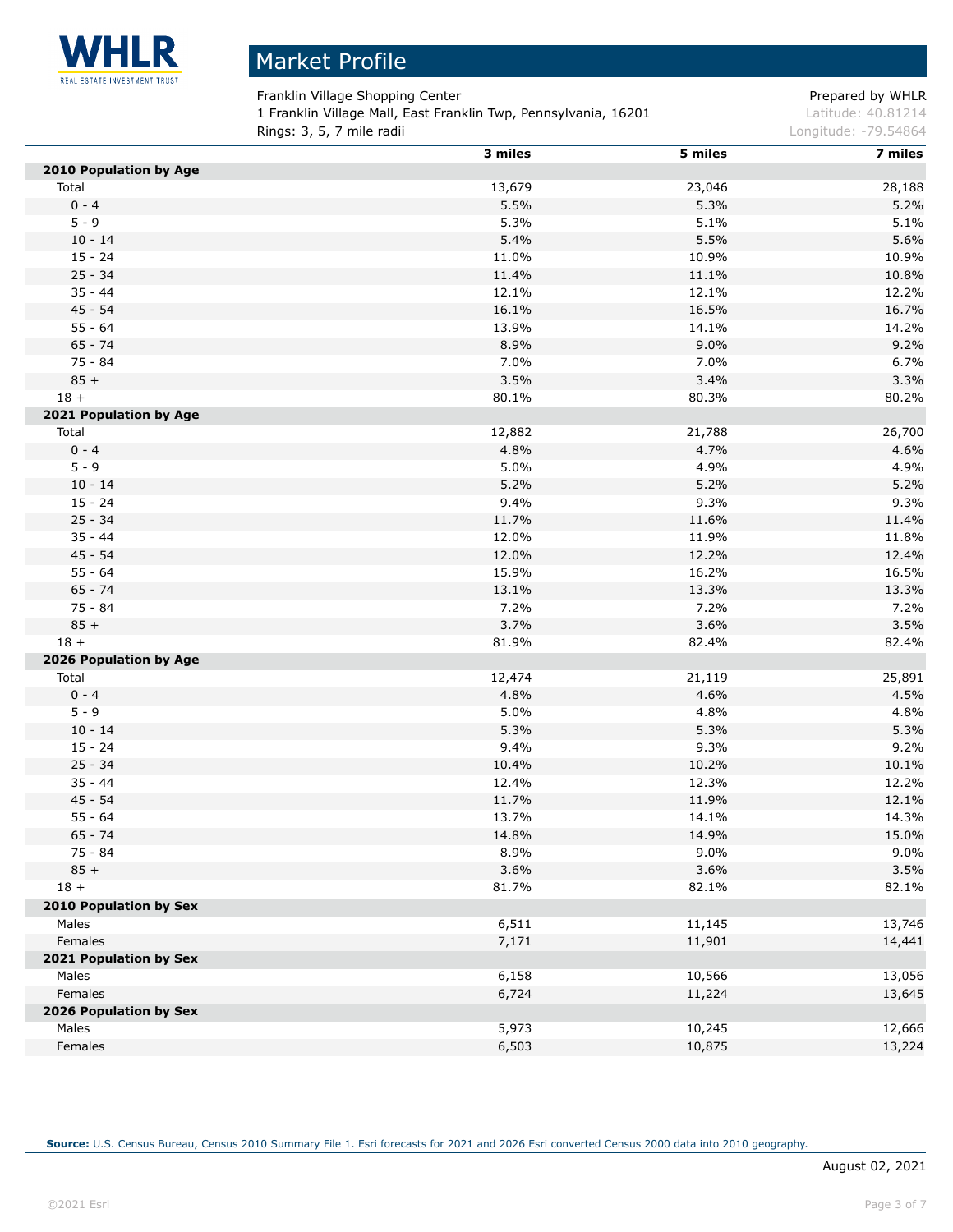

Franklin Village Shopping Center **Prepared by WHLR** 

1 Franklin Village Mall, East Franklin Twp, Pennsylvania, 16201 Latitude: 40.81214

**Rings: 3, 5, 7 mile radii Longitude: -79.54864 Longitude: -79.54864** 

|                                                    | 3 miles | 5 miles | 7 miles |
|----------------------------------------------------|---------|---------|---------|
| 2010 Population by Race/Ethnicity                  |         |         |         |
| Total                                              | 13,683  | 23,047  | 28,187  |
| White Alone                                        | 98.2%   | 98.0%   | 98.1%   |
| <b>Black Alone</b>                                 | 0.6%    | 0.8%    | 0.8%    |
| American Indian Alone                              | 0.1%    | 0.1%    | 0.1%    |
| Asian Alone                                        | 0.3%    | 0.3%    | 0.3%    |
| Pacific Islander Alone                             | 0.0%    | 0.0%    | 0.0%    |
| Some Other Race Alone                              | 0.1%    | 0.1%    | 0.1%    |
| Two or More Races                                  | 0.8%    | 0.8%    | 0.7%    |
| Hispanic Origin                                    | 0.6%    | 0.6%    | 0.6%    |
| Diversity Index                                    | 4.8     | 5.2     | 4.9     |
| 2021 Population by Race/Ethnicity                  |         |         |         |
| Total                                              | 12,882  | 21,790  | 26,700  |
| White Alone                                        | 97.3%   | 97.2%   | 97.3%   |
| <b>Black Alone</b>                                 | 0.7%    | 1.0%    | 0.9%    |
| American Indian Alone                              | 0.1%    | 0.1%    | 0.1%    |
| Asian Alone                                        | 0.4%    | 0.4%    | 0.3%    |
| Pacific Islander Alone                             | 0.0%    | 0.0%    | 0.0%    |
| Some Other Race Alone                              | 0.2%    | 0.2%    | 0.2%    |
| Two or More Races                                  | 1.3%    | 1.2%    | 1.1%    |
| Hispanic Origin                                    | 1.0%    | 1.0%    | 1.0%    |
| Diversity Index                                    | 7.1     | 7.5     | 7.2     |
| 2026 Population by Race/Ethnicity                  |         |         |         |
| Total                                              | 12,476  | 21,121  | 25,890  |
| White Alone                                        | 96.9%   | 96.7%   | 96.9%   |
| <b>Black Alone</b>                                 | 0.8%    | 1.1%    | 1.0%    |
| American Indian Alone                              | 0.2%    | 0.1%    | 0.2%    |
| Asian Alone                                        | 0.4%    | 0.4%    | 0.4%    |
| Pacific Islander Alone                             | 0.0%    | 0.0%    | 0.0%    |
| Some Other Race Alone                              | 0.2%    | 0.3%    | 0.2%    |
| Two or More Races                                  | 1.5%    | 1.4%    | 1.3%    |
| Hispanic Origin                                    | 1.3%    | 1.3%    | 1.2%    |
| Diversity Index                                    | 8.5     | 8.8     | 8.4     |
| 2010 Population by Relationship and Household Type |         |         |         |
| Total                                              | 13,682  | 23,046  | 28,187  |
| In Households                                      | 99.0%   | 98.9%   | 98.7%   |
| In Family Households                               | 78.6%   | 80.0%   | 80.8%   |
| Householder                                        | 26.7%   | 27.3%   | 27.5%   |
| Spouse                                             | 19.9%   | 20.8%   | 21.3%   |
| Child                                              | 27.6%   | 27.6%   | 27.7%   |
| Other relative                                     | 2.1%    | 2.2%    | 2.2%    |
| Nonrelative                                        | 2.3%    | 2.2%    | 2.1%    |
| In Nonfamily Households                            | 20.5%   | 18.9%   | 17.9%   |
| In Group Quarters                                  | 1.0%    | 1.1%    | 1.3%    |
| Institutionalized Population                       | 0.7%    | 0.8%    | 1.1%    |
| Noninstitutionalized Population                    | 0.3%    | 0.2%    | 0.2%    |
|                                                    |         |         |         |

Data Note: Persons of Hispanic Origin may be of any race. The Diversity Index measures the probability that two people from the same area will be from different race/ ethnic groups. **Source:** U.S. Census Bureau, Census 2010 Summary File 1. Esri forecasts for 2021 and 2026 Esri converted Census 2000 data into 2010 geography.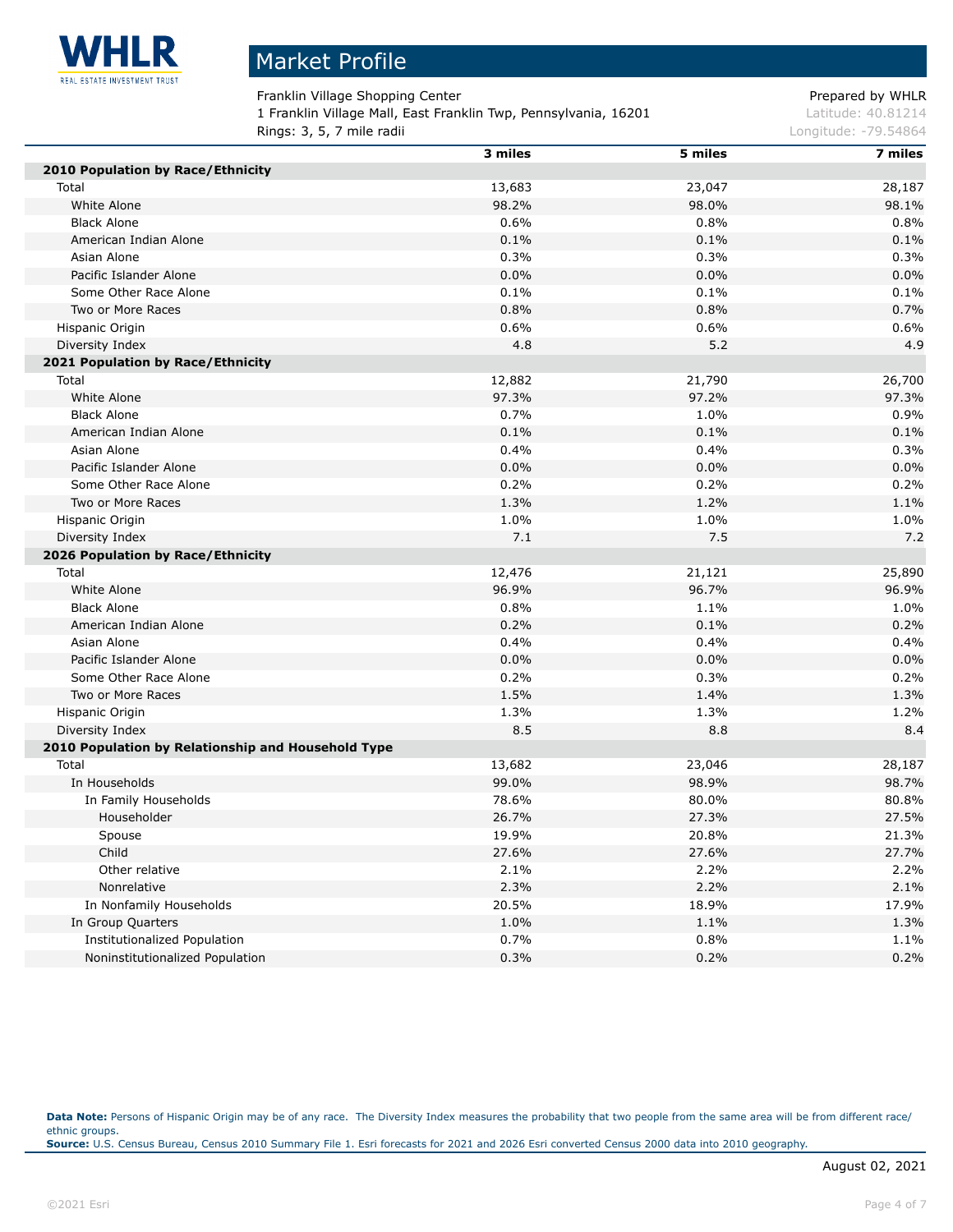

 $\overline{a}$ 

# Market Profile

Franklin Village Shopping Center **Prepared by WHLR** 

1 Franklin Village Mall, East Franklin Twp, Pennsylvania, 16201 Latitude: 40.81214

**Rings: 3, 5, 7 mile radii Longitude: -79.54864 Longitude: -79.54864** 

|                                               | 3 miles | 5 miles | 7 miles |
|-----------------------------------------------|---------|---------|---------|
| 2021 Population 25+ by Educational Attainment |         |         |         |
| Total                                         | 9,733   | 16,557  | 20,310  |
| Less than 9th Grade                           | 2.5%    | 2.3%    | 2.3%    |
| 9th - 12th Grade, No Diploma                  | 6.3%    | 5.8%    | 5.9%    |
| High School Graduate                          | 38.9%   | 41.2%   | 41.9%   |
| GED/Alternative Credential                    | 6.1%    | 5.8%    | 5.4%    |
| Some College, No Degree                       | 14.6%   | 14.9%   | 14.9%   |
| Associate Degree                              | 9.3%    | 10.2%   | 10.1%   |
| Bachelor's Degree                             | 14.2%   | 12.5%   | 12.3%   |
| Graduate/Professional Degree                  | 8.1%    | 7.4%    | 7.2%    |
| 2021 Population 15+ by Marital Status         |         |         |         |
| Total                                         | 10,938  | 18,581  | 22,785  |
| Never Married                                 | 26.5%   | 27.3%   | 26.5%   |
| Married                                       | 52.4%   | 52.9%   | 54.2%   |
| Widowed                                       | 8.6%    | 8.5%    | 8.7%    |
| Divorced                                      | 12.5%   | 11.3%   | 10.7%   |
| 2021 Civilian Population 16+ in Labor Force   |         |         |         |
| Civilian Population 16+                       | 6,131   | 10,406  | 12,668  |
| Population 16+ Employed                       | 92.4%   | 93.1%   | 93.3%   |
| Population 16+ Unemployment rate              | 7.6%    | 6.9%    | 6.7%    |
| Population 16-24 Employed                     | 10.5%   | 9.8%    | 9.9%    |
| Population 16-24 Unemployment rate            | 13.1%   | 13.2%   | 12.4%   |
| Population 25-54 Employed                     | 64.5%   | 64.4%   | 64.4%   |
| Population 25-54 Unemployment rate            | 8.2%    | 7.2%    | 6.9%    |
| Population 55-64 Employed                     | 17.9%   | 18.7%   | 19.1%   |
| Population 55-64 Unemployment rate            | 4.6%    | 4.5%    | 4.7%    |
| Population 65+ Employed                       | 7.1%    | 7.1%    | 6.7%    |
| Population 65+ Unemployment rate              | 0.7%    | 0.7%    | 1.0%    |
| 2021 Employed Population 16+ by Industry      |         |         |         |
| Total                                         | 5,662   | 9,689   | 11,818  |
| Agriculture/Mining                            | 2.2%    | 2.3%    | 2.5%    |
| Construction                                  | 6.5%    | 7.3%    | 7.6%    |
| Manufacturing                                 | 11.5%   | 12.6%   | 13.3%   |
| Wholesale Trade                               | 1.7%    | 1.7%    | 1.7%    |
| Retail Trade                                  | 11.9%   | 11.9%   | 11.7%   |
| Transportation/Utilities                      | 5.3%    | 5.4%    | 5.7%    |
| Information                                   | 1.3%    | 1.0%    | 1.0%    |
| Finance/Insurance/Real Estate                 | 4.9%    | 5.0%    | 4.8%    |
| Services                                      | 50.3%   | 48.5%   | 47.6%   |
| <b>Public Administration</b>                  | 4.2%    | 4.2%    | 4.1%    |
| 2021 Employed Population 16+ by Occupation    |         |         |         |
| Total                                         | 5,664   | 9,689   | 11,818  |
| White Collar                                  | 60.1%   | 58.7%   | 57.7%   |
| Management/Business/Financial                 | 12.5%   | 13.7%   | 13.6%   |
| Professional                                  | 28.9%   | 25.5%   | 24.6%   |
| Sales                                         | 8.8%    | 8.3%    | 8.2%    |
| Administrative Support                        | 9.9%    | 11.2%   | 11.2%   |
| Services                                      | 17.3%   | 17.5%   | 17.0%   |
| <b>Blue Collar</b>                            | 22.6%   | 23.7%   | 25.3%   |
| Farming/Forestry/Fishing                      | 0.4%    | 0.4%    | 0.4%    |
| Construction/Extraction                       | 6.5%    | 6.9%    | 7.2%    |
| Installation/Maintenance/Repair               | 2.4%    | 2.5%    | 2.9%    |
| Production                                    | 6.8%    | 7.2%    | 7.5%    |
| Transportation/Material Moving                | 6.5%    | 6.7%    | 7.4%    |
|                                               |         |         |         |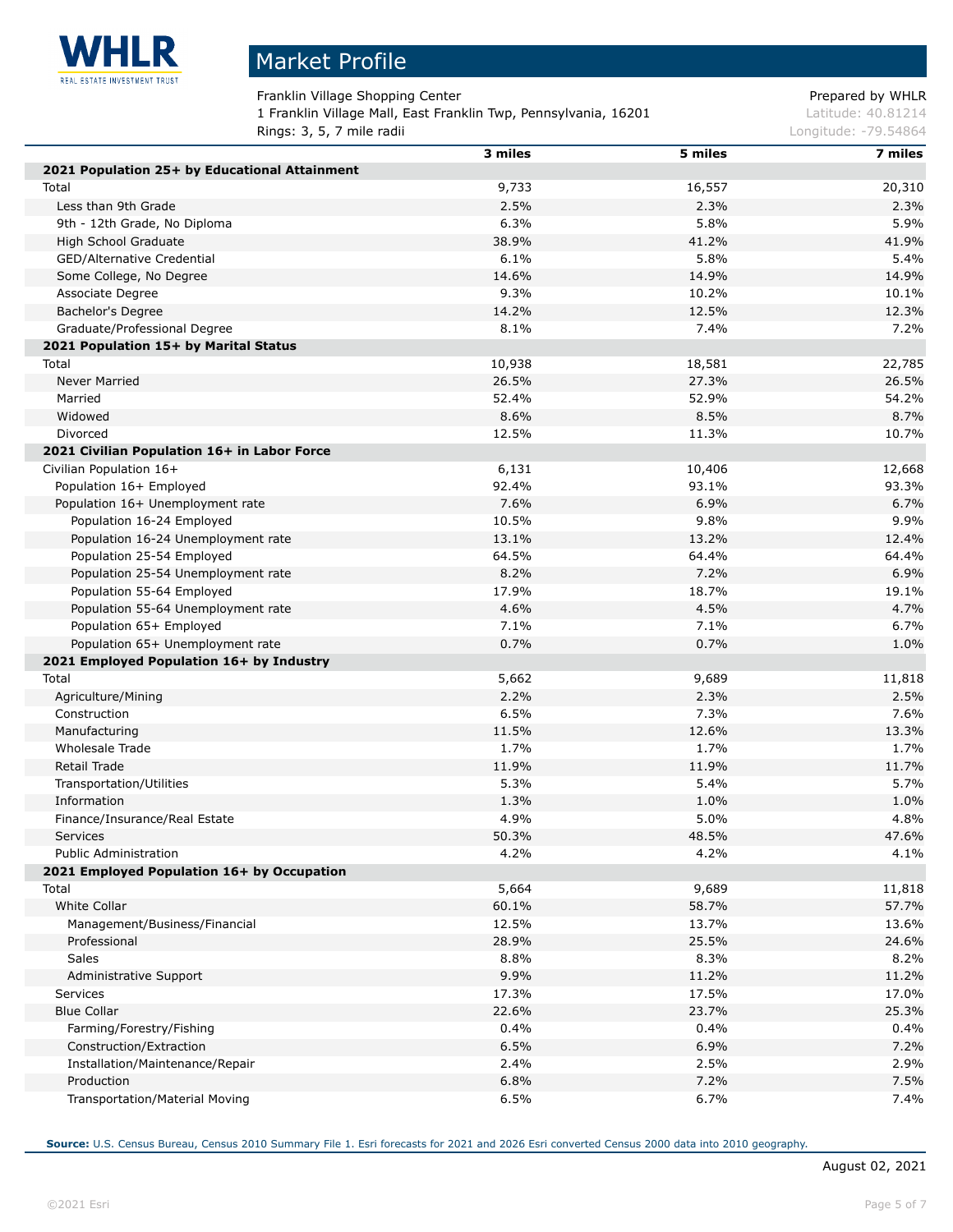

Franklin Village Shopping Center **Prepared by WHLR** Prepared by WHLR

1 Franklin Village Mall, East Franklin Twp, Pennsylvania, 16201 Latitude: 40.81214

| Rings: 3, 5, 7 mile radii                     |         | Longitude: -79.54864 |         |
|-----------------------------------------------|---------|----------------------|---------|
|                                               | 3 miles | 5 miles              | 7 miles |
| 2010 Households by Type                       |         |                      |         |
| Total                                         | 6,053   | 9,989                | 12,041  |
| Households with 1 Person                      | 34.1%   | 32.0%                | 30.4%   |
| Households with 2+ People                     | 65.9%   | 68.0%                | 69.6%   |
| Family Households                             | 60.4%   | 62.9%                | 64.5%   |
| Husband-wife Families                         | 45.2%   | 47.9%                | 50.0%   |
| With Related Children                         | 16.0%   | 16.6%                | 17.3%   |
| Other Family (No Spouse Present)              | 15.3%   | 15.0%                | 14.5%   |
| Other Family with Male Householder            | 4.6%    | 4.6%                 | 4.5%    |
| With Related Children                         | 2.7%    | 2.6%                 | 2.5%    |
| Other Family with Female Householder          | 10.6%   | 10.4%                | 10.0%   |
| With Related Children                         | 6.4%    | 6.1%                 | 5.8%    |
| Nonfamily Households                          | 5.5%    | 5.2%                 | 5.0%    |
|                                               |         |                      |         |
| All Households with Children                  | 25.6%   | 25.8%                | 26.2%   |
|                                               |         |                      |         |
| Multigenerational Households                  | 2.5%    | 2.5%                 | 2.5%    |
| Unmarried Partner Households                  | 6.3%    | 6.2%                 | 6.1%    |
| Male-female                                   | 6.0%    | 5.8%                 | 5.7%    |
| Same-sex                                      | 0.3%    | 0.4%                 | 0.3%    |
| 2010 Households by Size                       |         |                      |         |
| Total                                         | 6,053   | 9,988                | 12,040  |
| 1 Person Household                            | 34.1%   | 32.0%                | 30.4%   |
| 2 Person Household                            | 33.7%   | 34.9%                | 35.6%   |
| 3 Person Household                            | 15.0%   | 15.6%                | 15.8%   |
| 4 Person Household                            | 11.1%   | 11.5%                | 11.9%   |
| 5 Person Household                            | 3.9%    | 3.9%                 | 4.2%    |
| 6 Person Household                            | 1.5%    | 1.4%                 | 1.4%    |
| 7 + Person Household                          | 0.7%    | 0.7%                 | 0.7%    |
| 2010 Households by Tenure and Mortgage Status |         |                      |         |
| Total                                         | 6,052   | 9,989                | 12,041  |
| Owner Occupied                                | 64.1%   | 69.3%                | 71.6%   |
| Owned with a Mortgage/Loan                    | 34.1%   | 36.1%                | 37.3%   |
| Owned Free and Clear                          | 30.0%   | 33.2%                | 34.3%   |
| Renter Occupied                               | 35.9%   | 30.7%                | 28.4%   |
| 2021 Affordability, Mortgage and Wealth       |         |                      |         |
| Housing Affordability Index                   | 183     | 198                  | 189     |
| Percent of Income for Mortgage                | 10.0%   | 9.5%                 | 10.0%   |
|                                               |         |                      |         |
| Wealth Index                                  | 66      | 66                   | 68      |
| 2010 Housing Units By Urban/ Rural Status     |         |                      |         |
| <b>Total Housing Units</b>                    | 6,650   | 11,064               | 13,372  |
| Housing Units Inside Urbanized Area           | $0.0\%$ | 0.0%                 | 0.1%    |
| Housing Units Inside Urbanized Cluster        | 75.4%   | 63.8%                | 53.4%   |
| Rural Housing Units                           | 24.6%   | 36.2%                | 46.5%   |
| 2010 Population By Urban/ Rural Status        |         |                      |         |
| <b>Total Population</b>                       | 13,682  | 23,046               | 28,187  |
| Population Inside Urbanized Area              | $0.0\%$ | $0.0\%$              | 0.1%    |
| Population Inside Urbanized Cluster           | 72.5%   | 60.4%                | 49.9%   |
| Rural Population                              | 27.5%   | 39.6%                | 50.0%   |

Data Note: Households with children include any households with people under age 18, related or not. Multigenerational households are families with 3 or more parentchild relationships. Unmarried partner households are usually classified as nonfamily households unless there is another member of the household related to the householder. Multigenerational and unmarried partner households are reported only to the tract level. Esri estimated block group data, which is used to estimate polygons or non-standard geography.